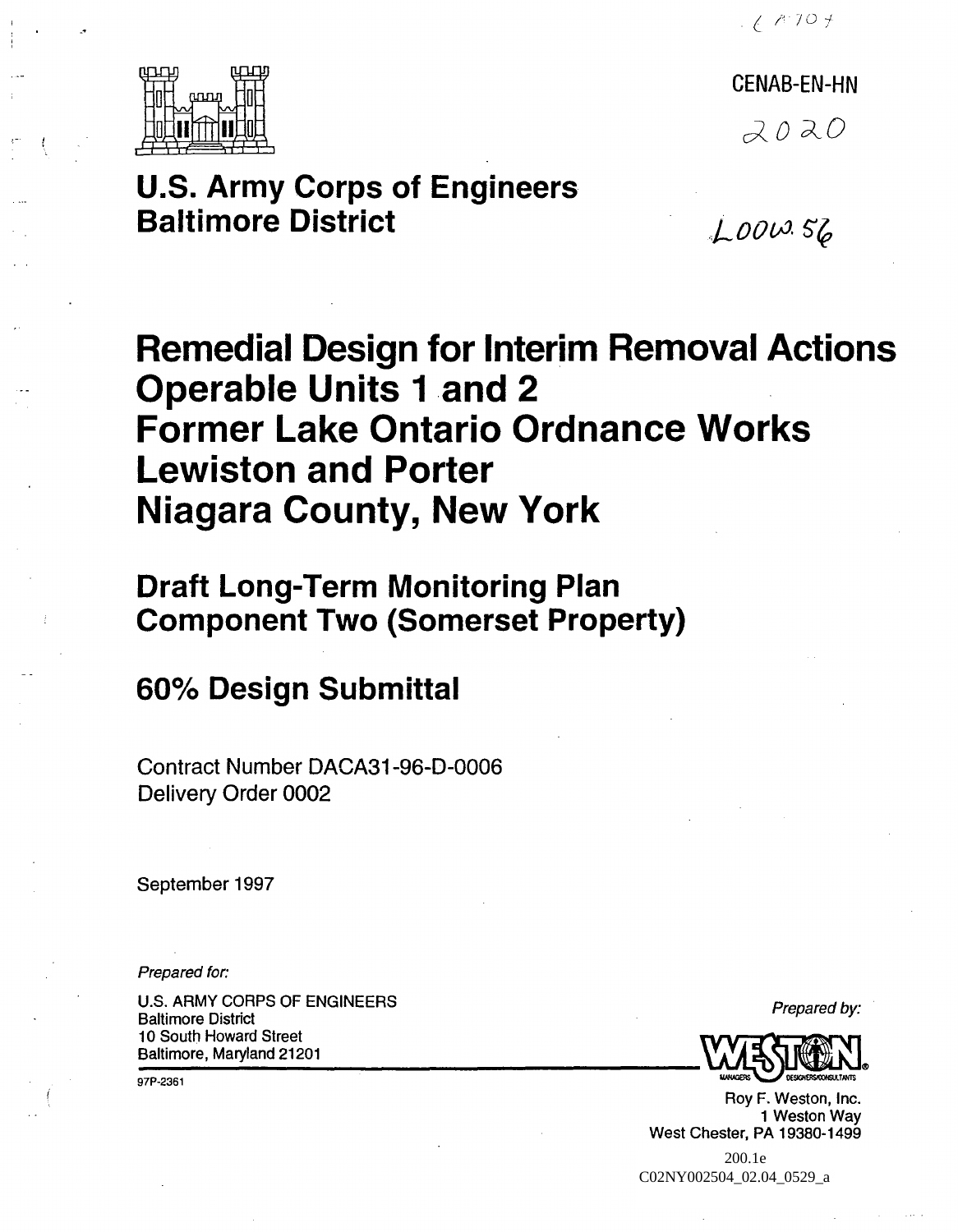### 60% REMEDIAL DESIGN FOR INTERIM REMOVAL ACTIONS OPERABLE UNITS 1 AND 2 FORMER LAKE ONTARIO ORDNANCE WORKS LEWISTON AND PORTER NIAGARA COUNTY, NEW YORK

## LONG-TERM MONITORING PLAN COMPONENT 2 - SOMERSET PROPERTY

Prepared for

## U.S. ARMY CORPS OF ENGINEERS BALTIMORE DISTRICT 10 South Howard Street Baltimore, Maryland 21201

September 1997

Prepared by

ROY F. WESTON, INC. 1 Weston Way West Chester, PA 19380-1499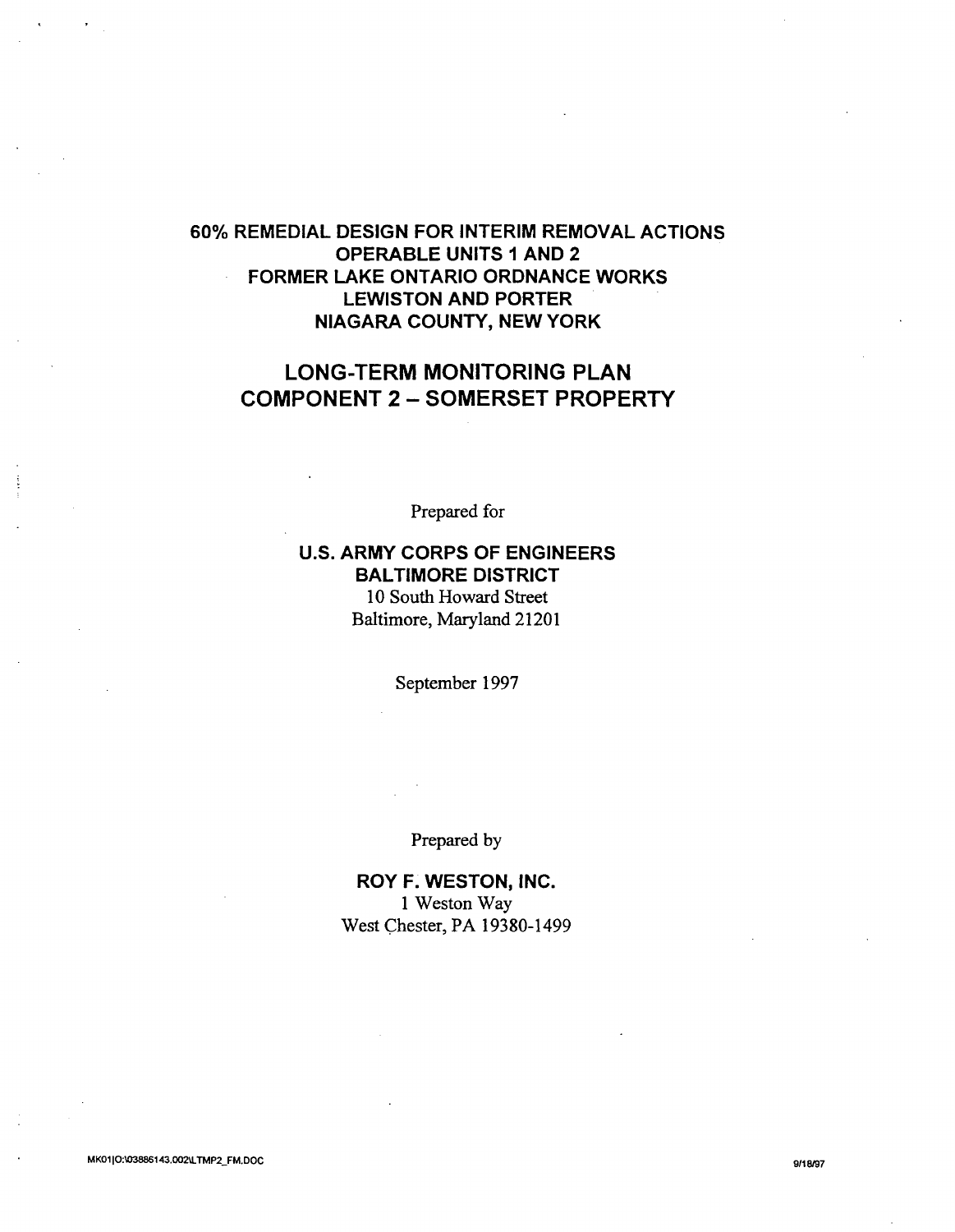## TABLE OF CONTENTS

 $\ddot{\phantom{a}}$ 

## **Section**

 $\ddot{\phantom{0}}$ 

 $\cdot$ 

## Page

 $\bar{\mathcal{A}}$ 

÷.

| 1.3 GENERAL SITE BACKGROUND AND AREAS OF CONCERN  1-2                      |
|----------------------------------------------------------------------------|
|                                                                            |
|                                                                            |
|                                                                            |
|                                                                            |
|                                                                            |
|                                                                            |
|                                                                            |
| 2.2.1 Water Quality Monitoring and Review of Data from Current Groundwater |
|                                                                            |
|                                                                            |
|                                                                            |
|                                                                            |

 $\bar{\lambda}$ 

 $\mathcal{L}^{\mathcal{A}}$ 

 $\frac{1}{2}$ 

 $\mathbf{i}$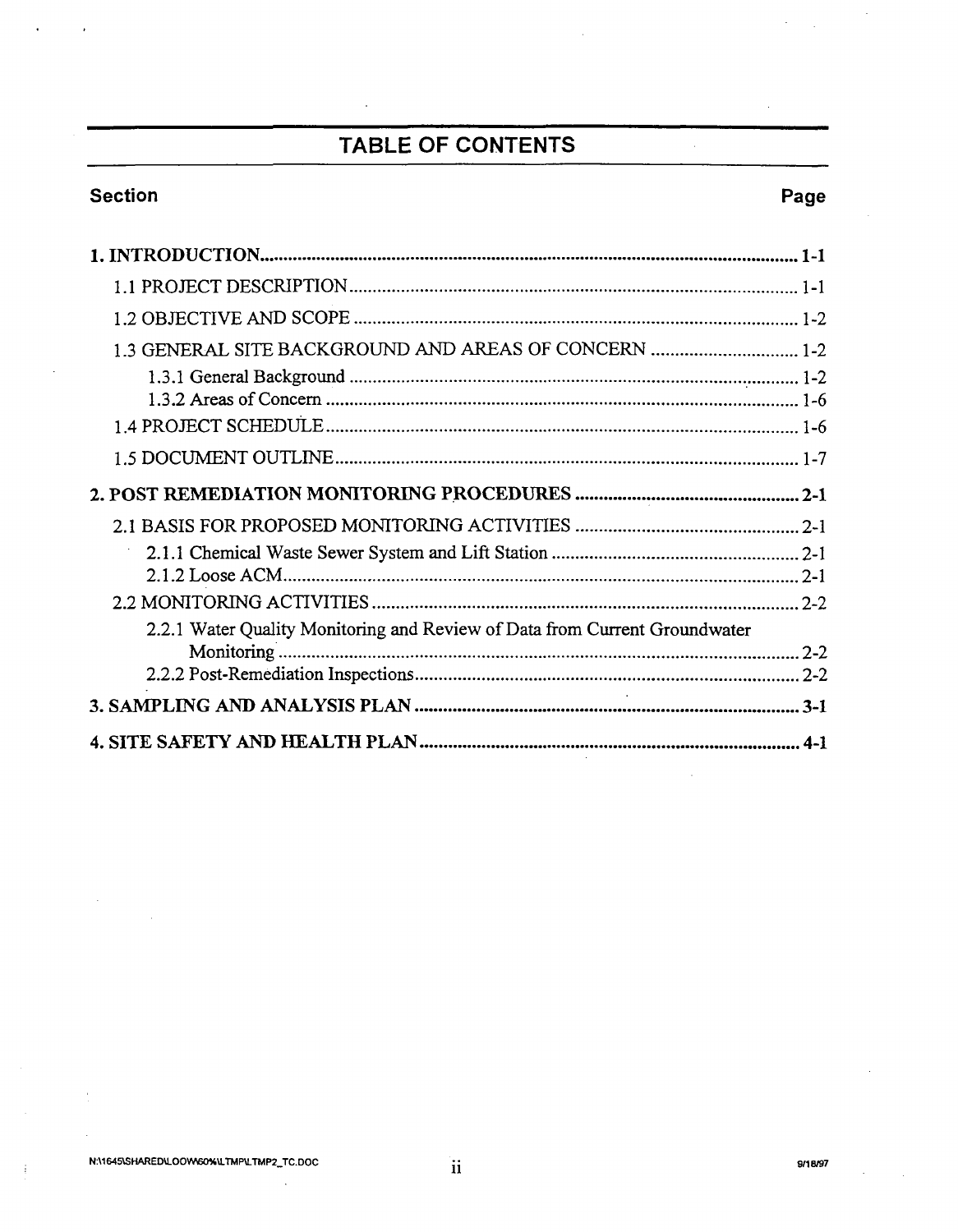## **LIST OF FIGURES**

| <b>Title</b> | Page |
|--------------|------|
|              |      |
|              |      |

d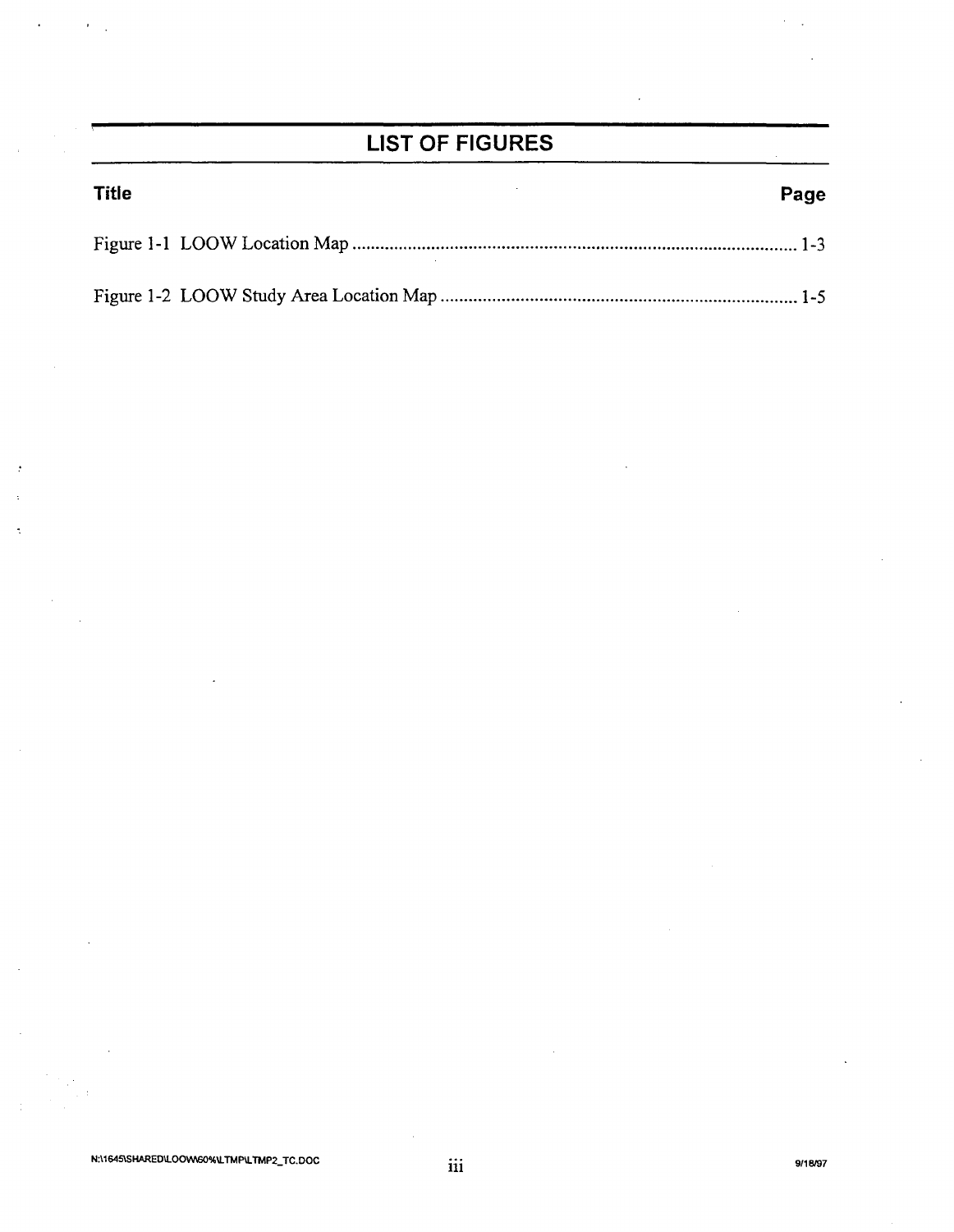## **LIST OF ACRONYMS**

| ACM          | asbestos-containing materials                    |
|--------------|--------------------------------------------------|
| <b>CENAB</b> | U.S. Army Corps of Engineers, Baltimore District |
| Chem-Trol    | Chem-Trol Pollution Services, Inc.               |
| <b>CWM</b>   | Chemical Waste Management                        |
| <b>DAR</b>   | Design Analysis Report                           |
| <b>DOD</b>   | Department of Defense                            |
| <b>DOE</b>   | Department of Energy                             |
| EE/CA        | <b>Engineering Evaluation/Cost Analysis</b>      |
| <b>HTRW</b>  | Hazardous, Toxic and Radioactive Waste           |
| LOOW         | Lake Ontario Ordnance Works                      |
| LTM Plan     | Long-Term Monitoring Plan                        |
| <b>PRDI</b>  | Preliminary Remedial Design Investigation        |
| QA/QC        | quality assurance/quality control                |
| <b>RCRA</b>  | Resource Conservation and Recovery Act           |
| <b>RI/FS</b> | Remedial Investigation/Feasibility Study         |
| <b>SAP</b>   | Sampling and Analysis Plan                       |
| <b>SCA</b>   | SCA Chemical Services, Inc.                      |
| Somerset     | Somerset Group                                   |
| sow          | scope of work                                    |
| SSHP         | Site Safety and Health Plan                      |
| <b>TSD</b>   | treatment, storage, and disposal                 |
| <b>USACE</b> | U.S. Army Corps of Engineers                     |
| WESTON®      | Roy F. Weston, Inc.                              |

 $\mathcal{E}^{(1)}$  .

 $\ddot{\phantom{a}}$ 

÷  $\ddot{i}$ 

ر<br>ف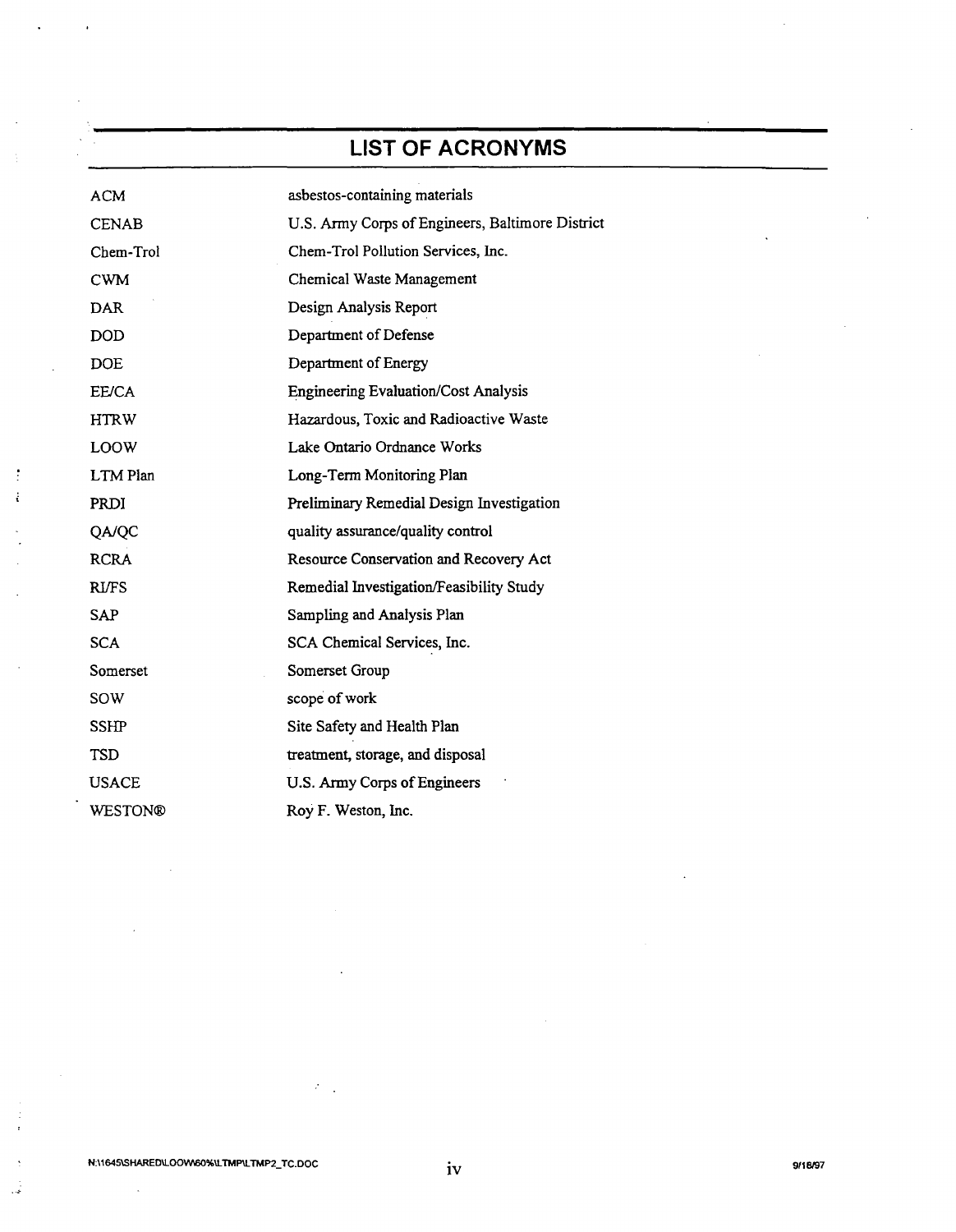## **1. INTRODUCTION**

#### **1.1 PROJECT DESCRIPTION**

The U.S. Army Corps of Engineers, Baltimore District (CENAB) has retained Roy F. Weston, Inc. (WESTON®) to develop the remedial design for interim removal actions for Operable Unit No. 1 and 2 (OU No.1 and OU No.2) at the former Lake Ontario Ordnance Works (LOOW) located in Niagara County, New York. The remedial design is being performed in two phases in accordance with the CENAB scope of work (SOW) dated 23 May 1996. Phase 1 is the predesign phase, and consists of the preparation of the planning documents and the completion of the Preljmjnary Remedial Design Investigation (PRDI) and PRDI Report; this phase has been completed.

A summary of the results of the previous investigations is provided in Section 2 of the Remedial Design Work Plan (prepared by WESTON for CENAB) dated October 1996. The results of the PRDI are presented in the PRDI Report (prepared by WESTON for CENAB) dated May 1997.

Phase 2 is the design phase, and includes the development of the Remedial Design plans and specifications. The remedial action design will be completed in the following stages: 30%, 60%, 90%, and 100% designs. The 30% design was presented in the Preliminary Design Analysis Report (prepared by WESTON for CENAB) dated April 1997.

This document presents the Draft Long-Term Monitoring Plan - Component 2, Somerset Group (Somerset) Property, which is part of the 60% intermediate Design Analysis Report (DAR) submittal.

Under the 60% intermediate design task, the agreed-upon responses to 30% review comments are to be incorporated, and the following deliverables are to be prepared:

- Intermediate DAR.
- Preliminary Contract Plans.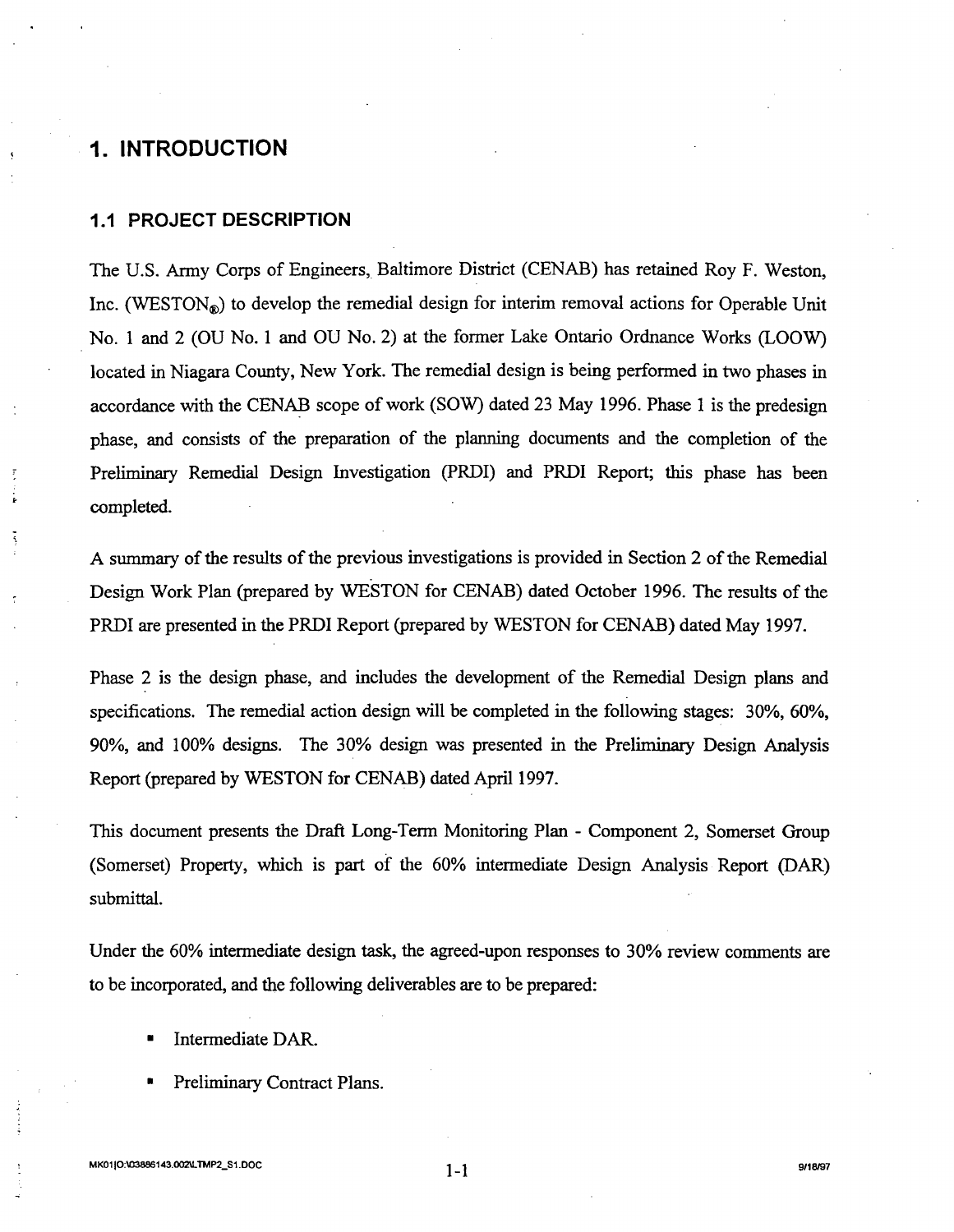- Preliminary performance-based contract specifications.
- Code B Cost Estimate (M-CACES Gold Software).
- Draft Environmental Compliance Checklist and Draft Permit Application Report, which summarizes environmental compliance issues and assembles application forms. procedures, supporting data, and calculations for identified permit applications.
- Draft Long-Term Monitoring Plan.

#### **1.2 OBJECTIVE AND SCOPE**

The purpose of the Long-Term Monitoring Plan (LTM Plan) is to ensure that there are no long-term adverse affects to the environment following the implementation of the remedial action.

The scope of the LTM Plan consists of the following activities:

- Biannual post remediation inspection of asbestos-containing materials (ACM) abatement areas, chemical lift station, and former chemical waste sewer line.' Maintenance activities will be performed, as necessary, based on the results of the inspections.
- Review of results of the current groundwater monitoring program at the LOOW.

#### **1.3 GENERAL SITE BACKGROUND AND AREAS OF CONCERN**

#### **1.3.1 General Background**

The former LOOW site is located within the Towns of Lewiston and Porter in Niagara County, New York (Figure 1-1). The site is located approximately 10 miles north of the City of Niagara Falls, NY.

The original site encompassed approximately 7,500 acres with actual Department of Defense (DOD) site activities having occurred on 2,500 acres. During the early 1940s, the LOOW site was used as a manufacturing plant producing TNT for use in World War II. Once completed, the complex contained a power plant, hospital, fire department, a water supply system adequate' for a

. t ! .~

 $\mathbf{r}$  $\ddotsc$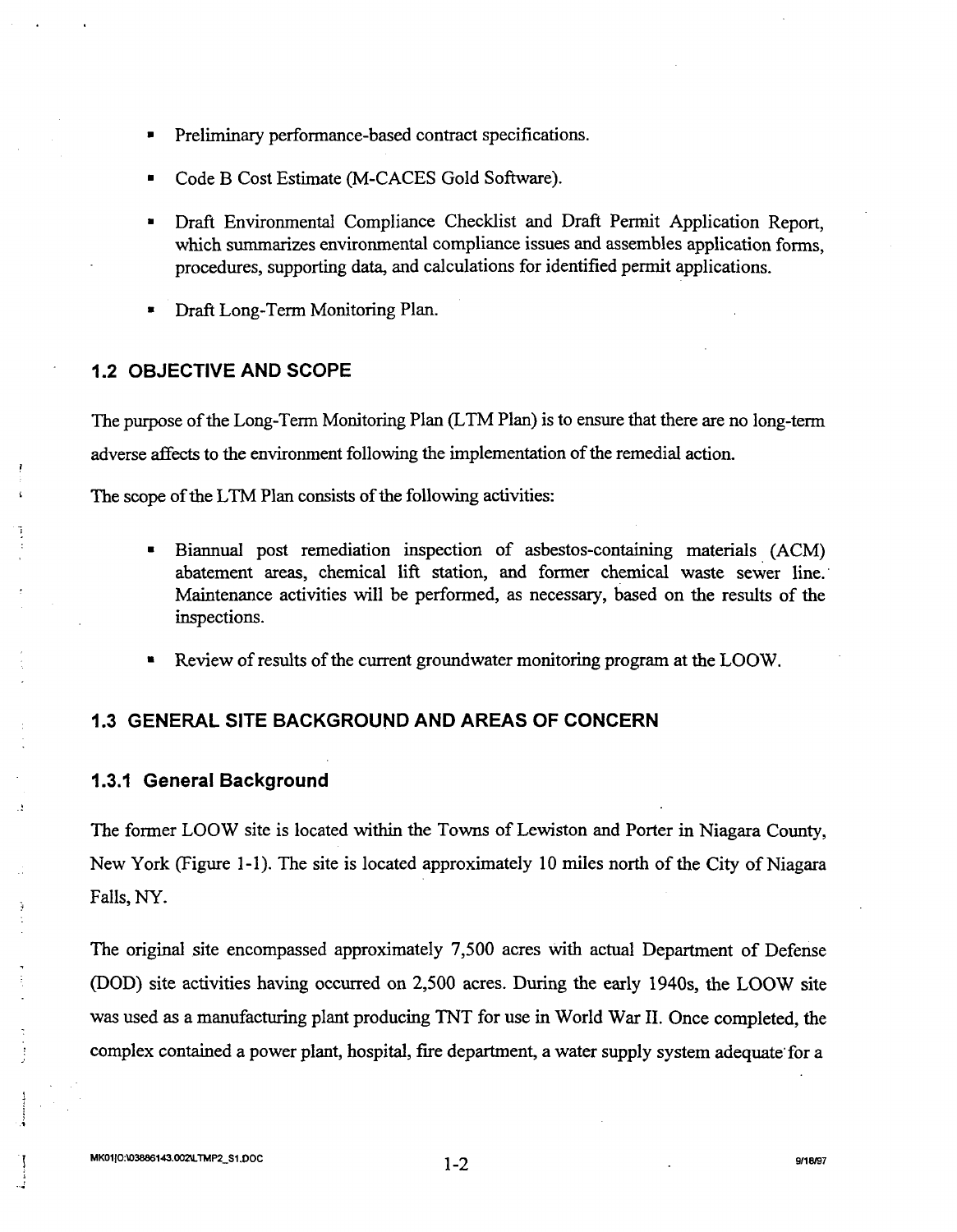



### **FIGURE 1-1 LOOW LOCATION MAP**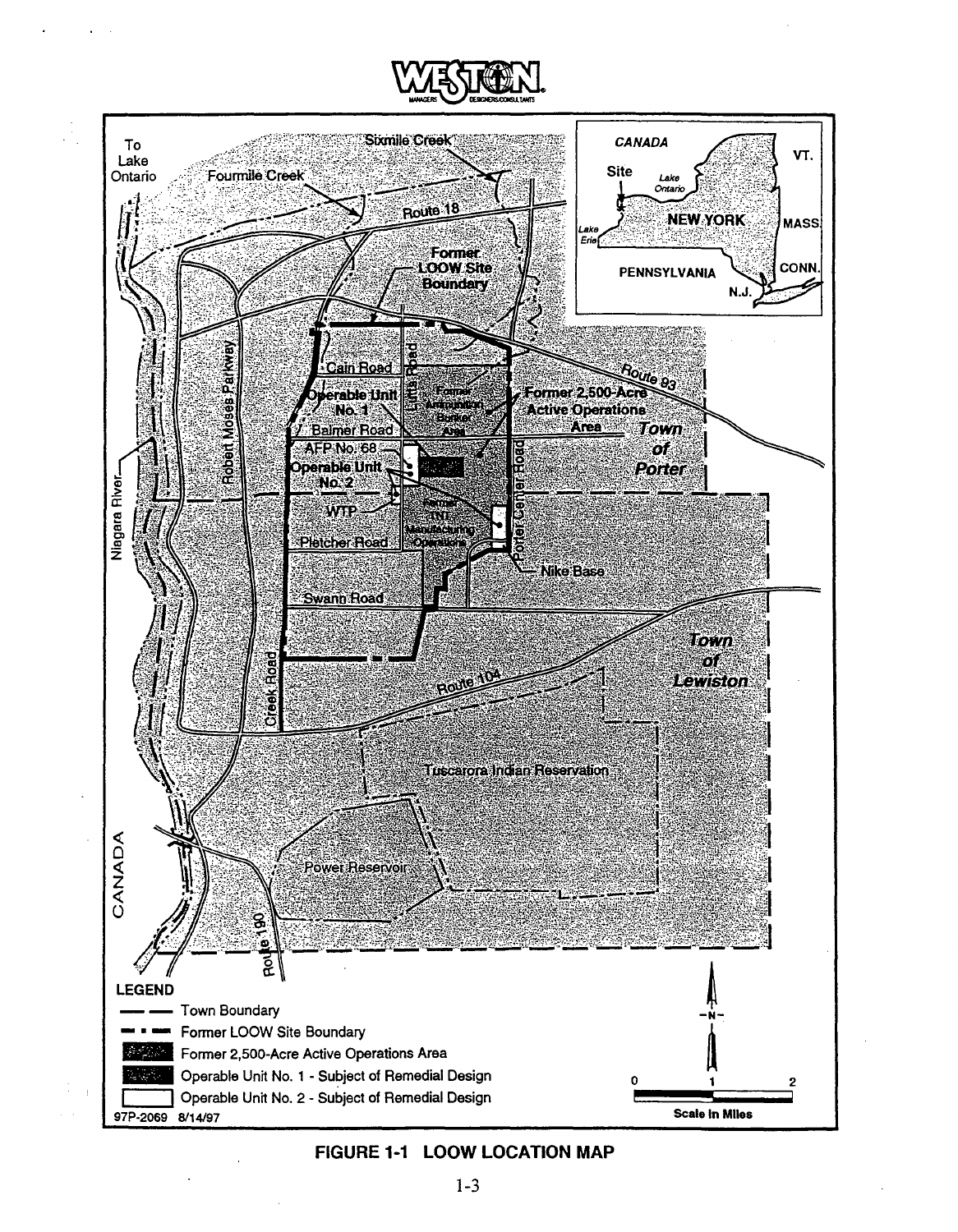population of 100,000, and water supply and wastewater treatment system of underground water, sewage, acid, and TNT pipelines.

Wastewater from the TNT manufacturing operation, as well as stormwater and sanitary sewage, was transferred through an underground sewer network to a wastewater treatment plant located in the western portion of the TNT plant. The TNT pipelines ran as one pair of east-west trending lines across the TNT production area before being routed south to the wastewater treatment plant at the west end of the production line. Following the decommissioning of the TNT plant in July 1943, the majority of the LOOW facility was sold to private citizens with the government retaining the former active 2,500-acre portion of the site.

Portions of the LOOW site have since been used by several branches of DOD and the Department of Energy (DOE) for various manufacturing and storage activities, including the pilot production of high-energy fuels. In 1955, the Navy and Air Force acquired 360 and 200 acres, respectively, of the former TNT plant.

In 1972, Chem-Trol Pollution Services, Inc. (Chem-Trol) acquired portions of the LOOW for the development of a hazardous waste treatment, storage, and disposal (TSD) facility. Chem-Trol was acquired by SCA Chemical Services, Inc. (SCA) in 1973, and was subsequently acquired by Chemical Waste Management (CWM) in the early 1980s. In 1969, the Somerset Group (Somerset) obtained an approximate 100-acre section of the former LOOW property that contained AFP-68. Around 1979, the southern half of the former AFP-68 (about 50 acres) was sold to SCA. This section is currently owned by CWM. The portions of the former TNT and AFP-68 site specifically addressed by the PRDI are situated on property currently owned by CWM and the Town of Lewiston. CWM operates the site as a Resource Conservation and Recovery Act (RCRA) TSD facility. The portion of the site owned by the Town of Lewiston is currently unused.

The focus of the PRDI was the sampling of the TNT pipelines (Figure 1-2) and two chemical lift stations (Area 22 and Area 24) of the former chemical waste sewer line, which are all located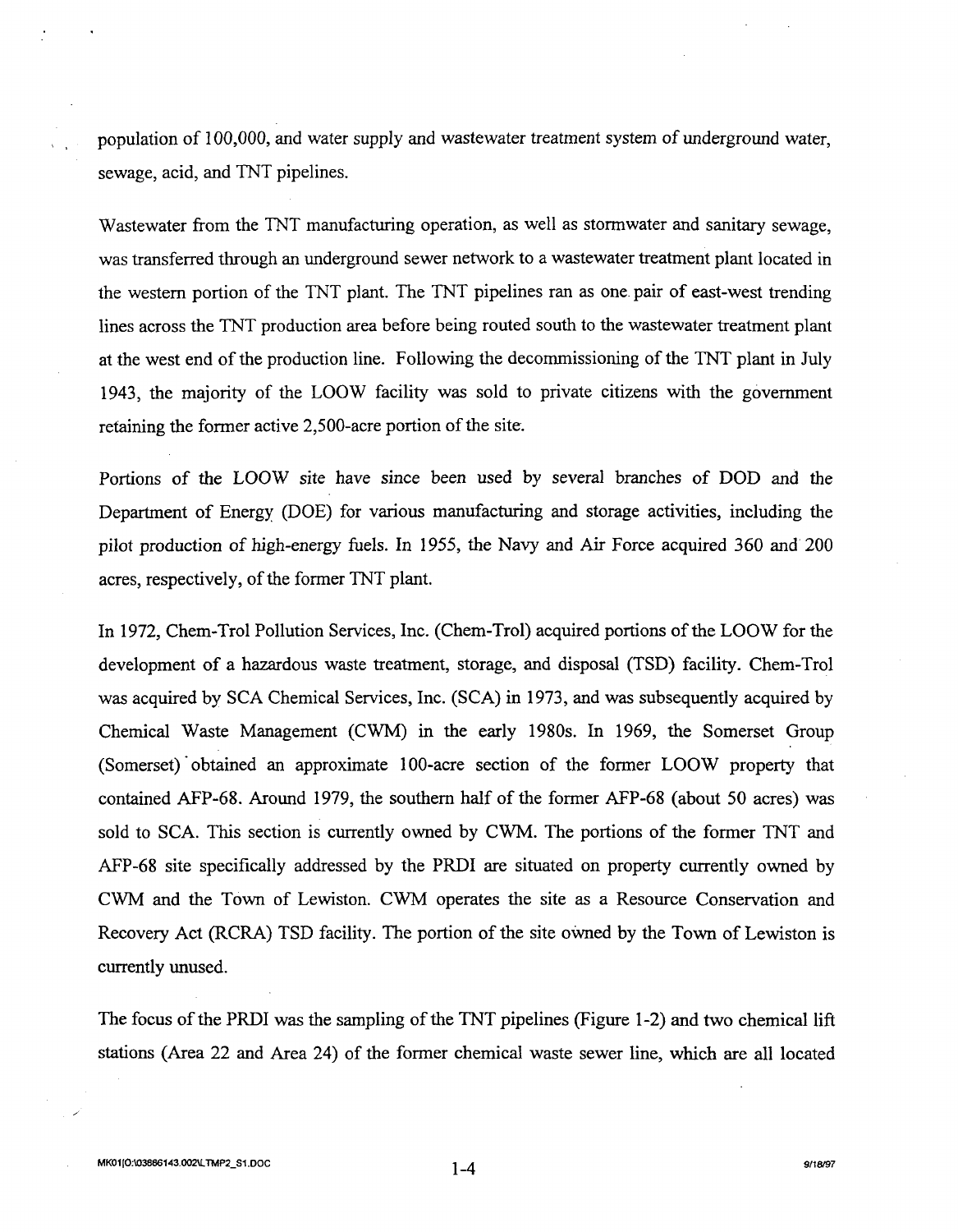--~"-",....~ ....... Ut.IMQAS ~ DE~,.u«s



 $\frac{1}{2}$ 

"

; "

Ĵ

ŧ

ţ

٦

 $\cdot$ 

।<br>विश्वविद्यालय

1, ',.a

"T

់{ុំ

1 i ,  $\cdot$   $\cdot$ 

•

,

',1 . i

,-\ , .,.

!  $\overline{\mathbf{I}}$ 

". '1 j

1-5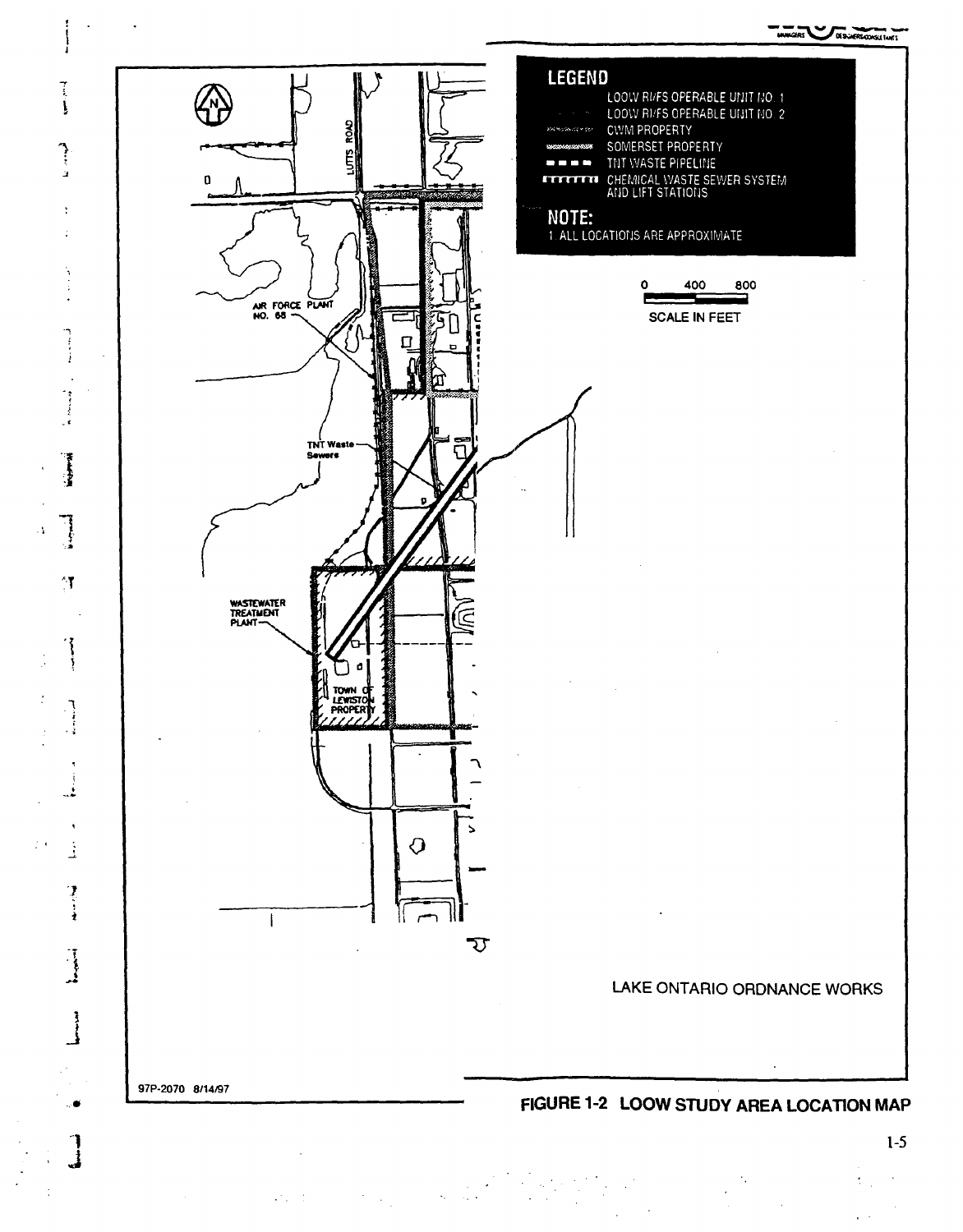within the CWM property. A portion of the former chemical waste sewer line and one lift station are located on the Somerset Property. A portion of the TNT pipelines located within the former wastewater treatment plant is owned by the Town of Lewiston.

#### **1.3.2 Areas of Concern**

The Remedial Investigation/Feasibility Study (RI/FS), Engineering Evaluation/Cost Analysis (EE/CA), PRDI Report, and Preliminary DAR for the LOOW site identified areas for non-time critical removal actions within operable units, OU No. 1 and OU No.2 (Figures 1-1 and 1-2); only the Component 2, Somerset Property, items are listed below:

- OUNo.2
	- AFP-68 consisting of the following:
		- Chemical waste sewer system sewage and sludges; portion on Somerset Property.
		- Loose ACM located within and around several of the former facility buildings.
		- Miscellaneous containers of hazardous liquids and oils.

The removal actions related to the miscellaneous containers of hazardous liquids and oils do not require long-term monitoring activities since the materials of concern will be permanently removed from LOOW, and there are no activities that require post-remediation inspection (i.e., the ground will not be disturbed, etc.).

#### **1.4 PROJECT SCHEDULE**

Long-term monitoring activities will be conducted on a biannual basis (i.e., 2 times per year). A summary report of activities conducted, which will include data and other findings, will be submitted to CENAB one time per year, no later than 3 months after the second monitoring event for that year.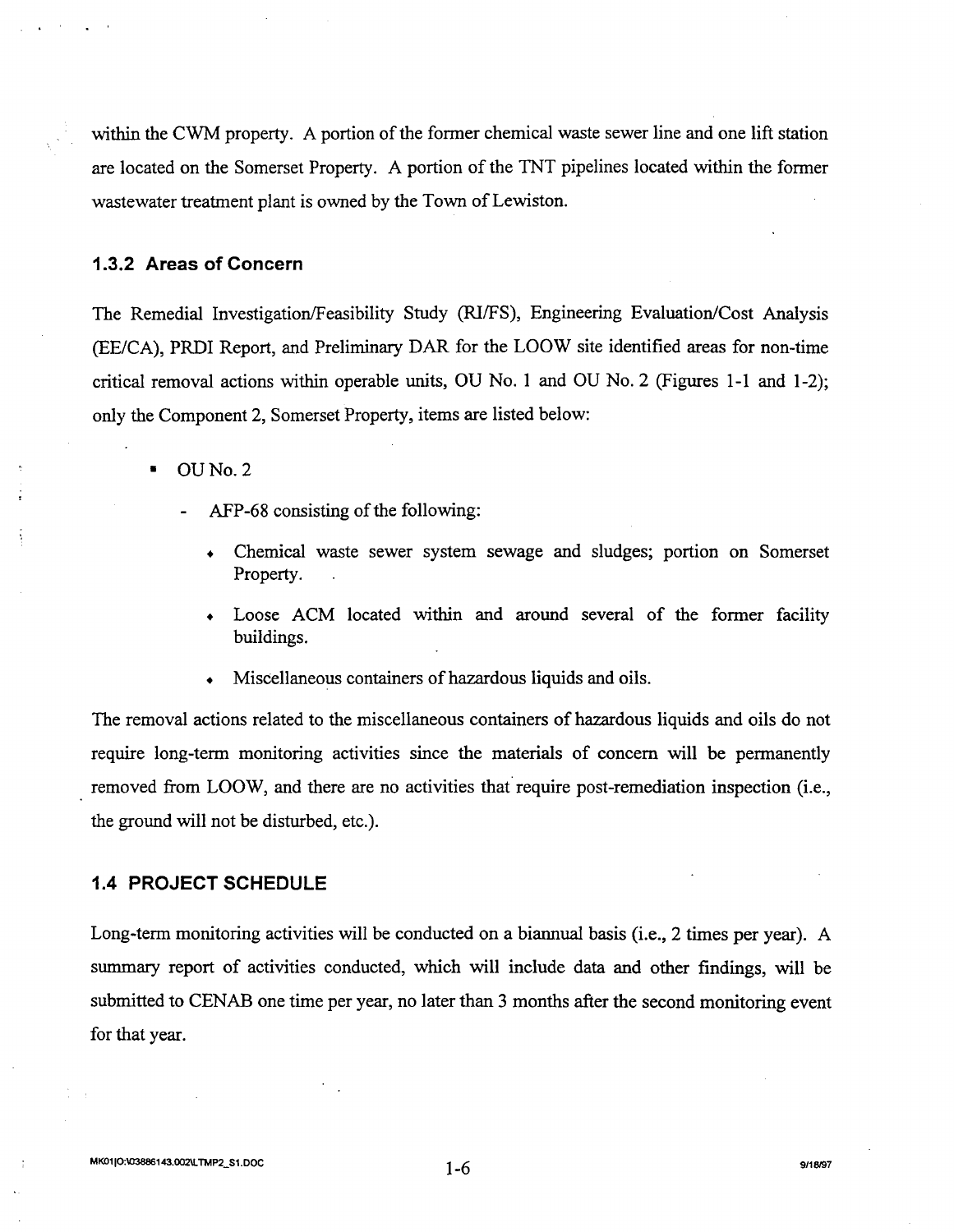## **1.5 DOCUMENT OUTLINE**

This document has been organized as follows:

- Section 1-Introduction
- Section 2-Post Remediation Monitoring Procedures
- Section 3-Sampling and Analysis Plan
- Section 4-Site Safety and Health Plan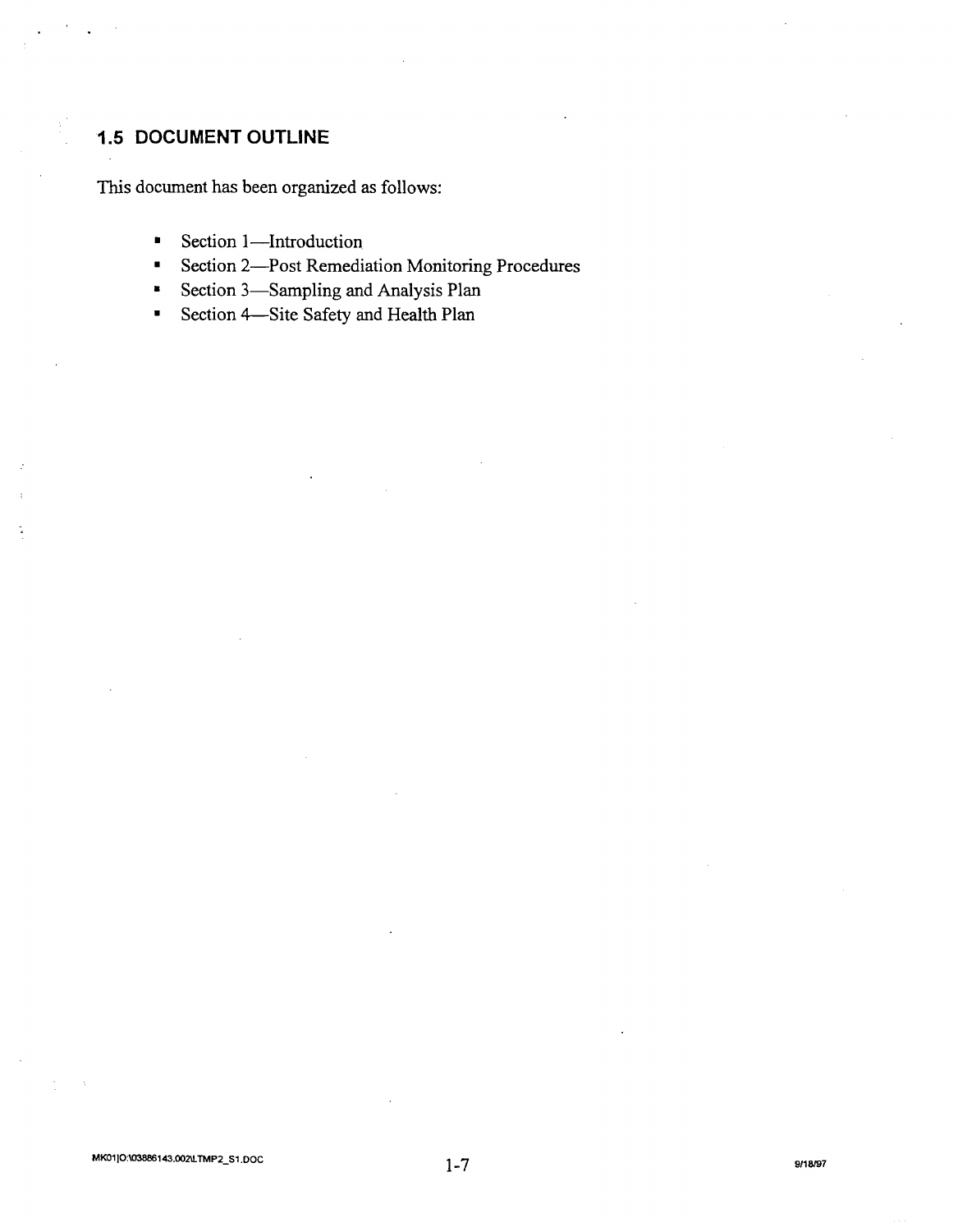## **2. POST REMEDIATION MONITORING PROCEDURES**

#### **2.1 BASIS FOR PROPOSED MONITORING ACTIVITIES**

This subsection presents a brief summary of the removal actions to be performed for Component 2 at LOOW to provide a basis for the long-term monitoring activities.

### **2.1.1 Chemical Waste Sewer System and Lift Station**

The portions of the chemical waste sewer system located on the Somerset property, consisting of the chemical waste lift station in Area 31 and associated interconnecting sewer lines, are designated for removal actions.

Accumulated water and sludges will be removed from the chemical lift stations. The chemical lift station and chemical sewer lines will be cleaned by high-pressure water jets to remove any solids collected in the lift station/pipelines. When power washing and removal operations have been completed, the system will be sealed (at ground surface) to prevent unauthorized access into the lift station.

For sewer lines/lift station left in-place, there is little need for long-term monitoring since contaminants will be removed by washing and access to the lift stations will be sealed; however, evaluation of ongoing groundwater monitoring at LOOW will be conducted to ensure that there are no post-remediation impacts to groundwater due to the in-place closures. In addition, inspections and maintenance, if necessary, will be conducted to ensure that any new vegetation in the disturbed areas remains intact and no erosion or ponding occurs, and to ensure that sealed access points are maintained.

#### **2.1.2 Loose ACM**

Loose ACM identified on the Somerset Property is to be removed by a licensed asbestos contractor and transferred to one of several nearby pennitted 6NYCRR Part 360 landfills. Other asbestos abatement activities may be conducted as part implementation of the remedial design.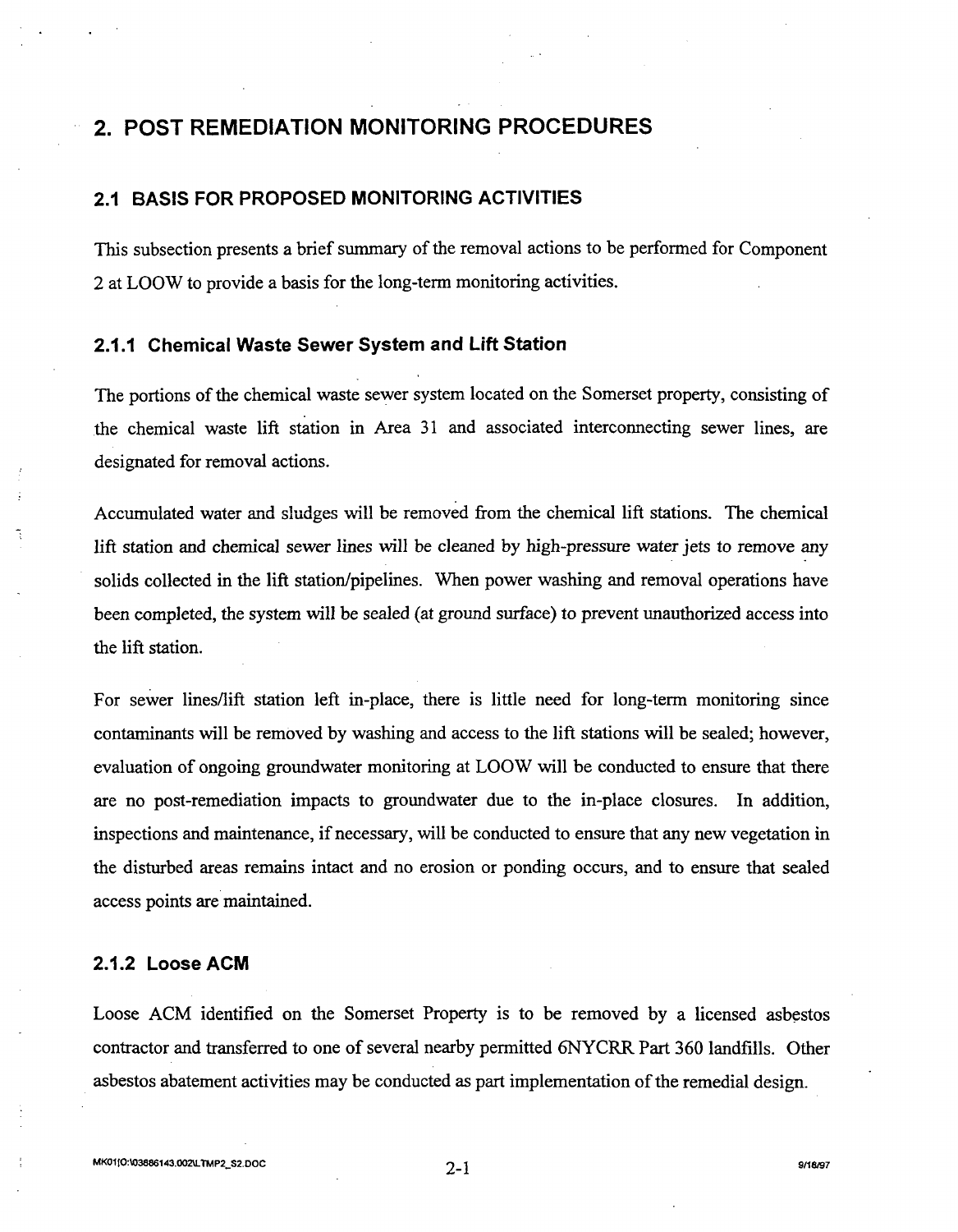#### **2.2 MONITORING ACTIVITIES**

There are several activities that will be maintained throughout the post-remediation period. These activities are discussed in the following subsections and consist of:

- Review of results of the current groundwater monitoring program at the LOOW.
- Post-remediation inspection of ACM abatement areas, chemical lift station, and former chemical waste sewer line, to be conducted two (2) times per year. Maintenance activities will be performed, as necessary, based on the results of the inspections.

### **2.2.1 Water Quality Monitoring and Review of Data from Current Groundwater Monitoring**

The data from results of ongoing groundwater monitoring at LOOW (not part of this plan) will be evaluated; the results of the ongoing monitoring will be provided by CENAB. The results will be compared to current New York regulations and guidance, consisting of the following or other criteria approved by CENAB: Table 1 of 6NYCRR Part 703.5 (Surface Water and Groundwater Quality Standards and Groundwater Effluent Standards); and NYS TOGs (Ambient Water Quality Standards and Guidance Values). A report consisting of a summary of the evaluation/review of ongoing monitoring data will be prepared in a letter report format and will be submitted to CENAB in accordance with Subsection 1.4 of this LTM Plan.

#### **2.2.2 Post-Remediation Inspections**

Post-remediation inspections will be conducted for the purpose of monitoring site conditions and detennining the need for maintenance activities at the site. A site inspection report will be completed after each inspection and will be maintained on file. The report will note the condition of the site and will identify areas of the site that may require additional maintenance work. The reports will be submitted with the groundwater monitoring report as described in Subsection 2.2.1 of this LTM Plan. *Note: An example site inspection form will be provided in the 90% design.* 

Post-remediation inspections will include, at a minimum, the following: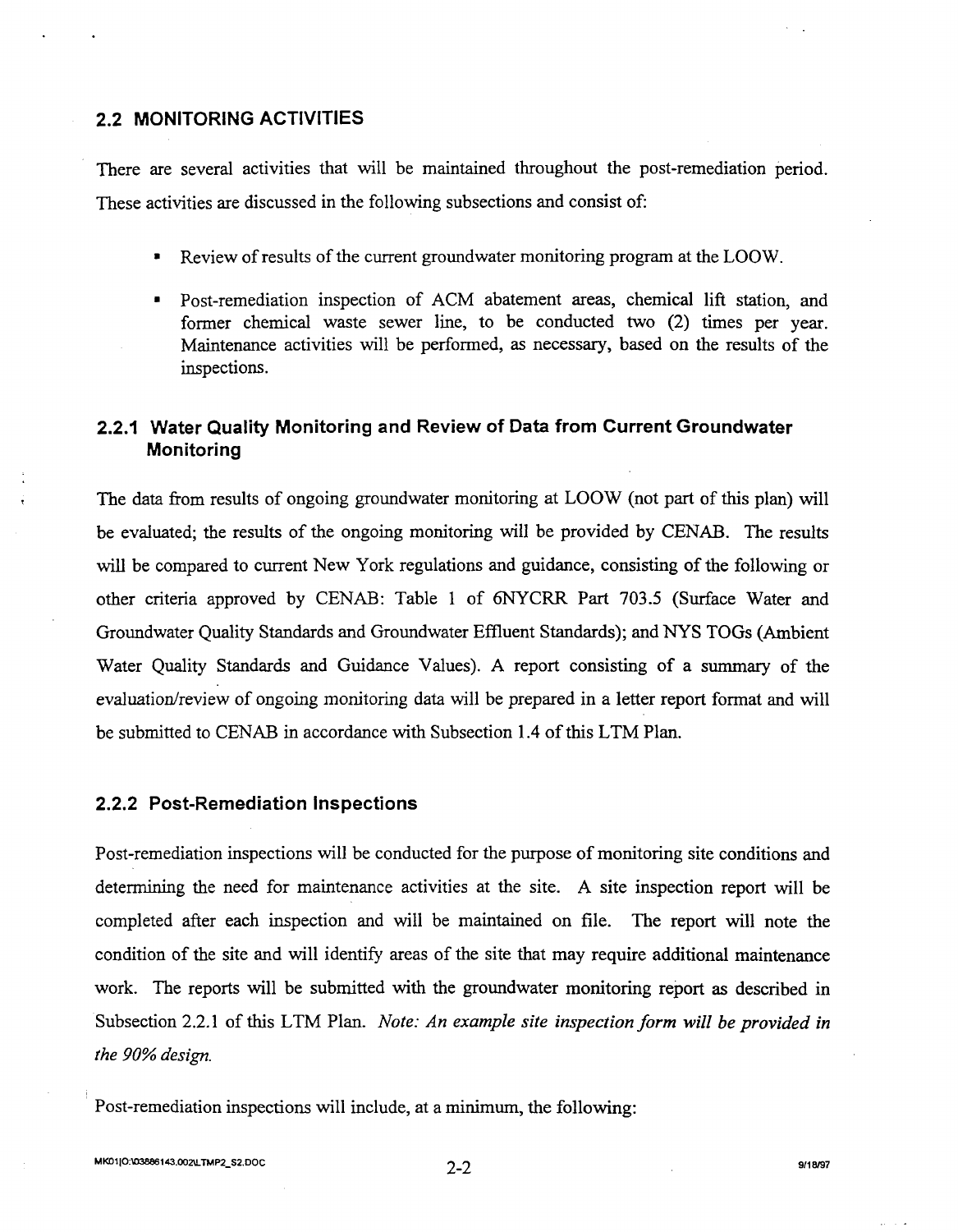- Note condition of new vegetation in the remediated areas (damaged, stressed, sparse areas, intact, etc.).
- Note any soil settlement, erosion, or ponding.
- Note any changes to ACM abatement areas.
- Note any weathering or damage to reconstructed roads/gravel areas.
- Note condition of fences, signs, gates, and locks, as applicable.
- Note condition of sealed lift station and other pipeline access areas (including weathering or other physical damage or stress such as vandalism).

Maintenance activities (such as regrading, revegetation, or repairing areas disturbed by erosion, weathering, or vandalism), if deemed necessary, will be recommended in the inspection reports and will be conducted following approval by CENAB.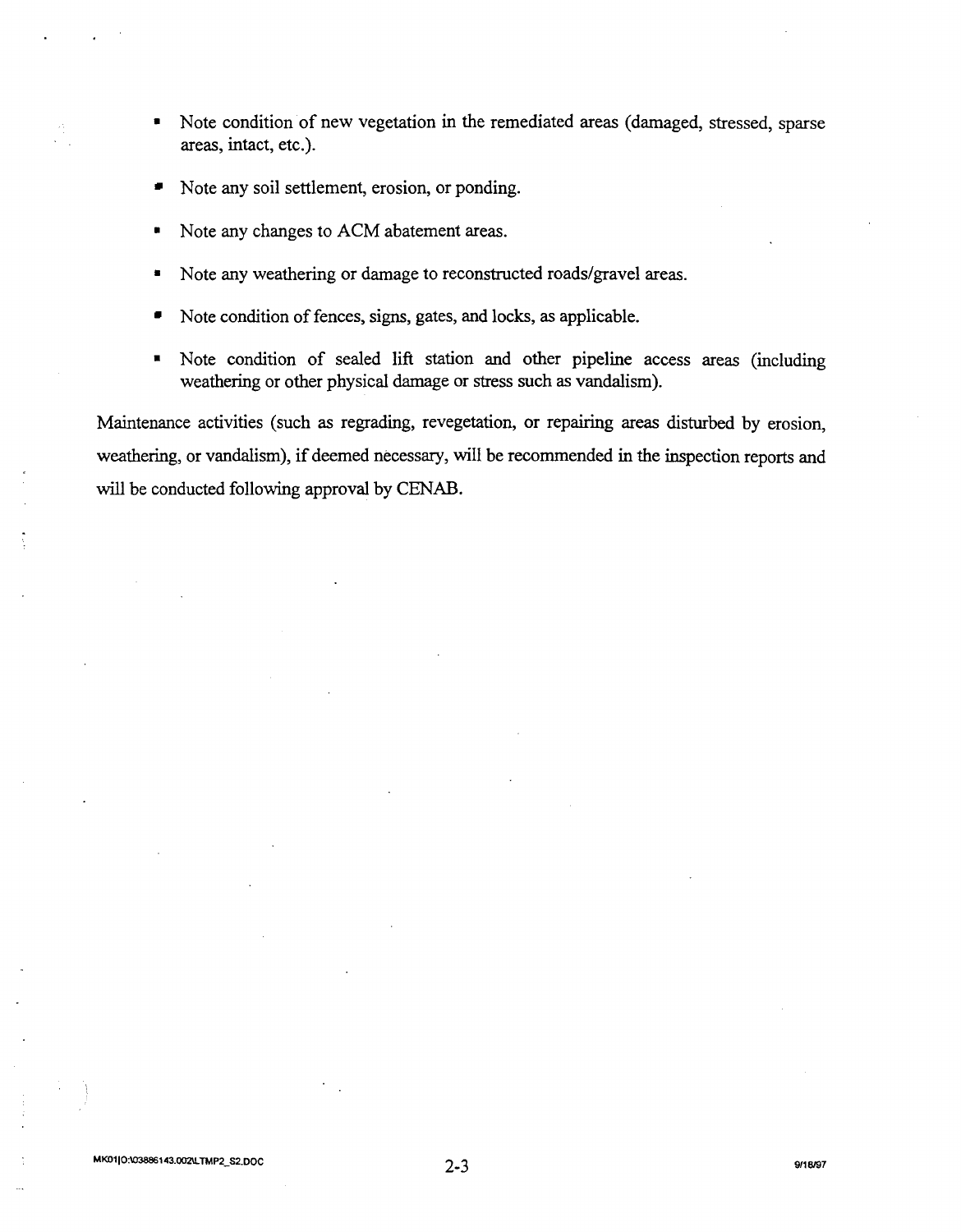## **3. SAMPLING AND ANALYSIS PLAN**

The long-tenn monitoring activities for Component 2 will be conducted in accordance with the procedures in this LTM Plan, as well as those presented in the Sampling and Analysis Plan (SAP). The SAP provides the sampling protocols, sample handling, analytical methods, and related quality assurance/quality control *(QAlQC)* requirements, data reporting, and presentation associated with the above field activities. The SAP will be prepared by the Contractor who will be performing the long-term monitoring and will be submitted to CENAB for approval. The SAP for Component 2 may be combined with the SAP for Component 1, if the same Contractor is to perform work for both Component 1 and Component 2. The SAP will be prepared in accordance with: *Chemical Data Quality Managementfor Hazardous Waste Remedial Activities,*  U.S. Army Corps of Engineers (USACE), ER 1110-1-263, October 1990 (or most current edition) and *Hazardous, Toxic and Radioactive Waste (HTRW) Guidance for Civil Works Projects,* USACE, ER 1165-2-132, June 1992, or other document(s) as approved by CENAB.

The SAP will include, as a minimum, the following to cover all long-term monitoring activities, including work by subcontractors:

- A description of the quality control organization, including a chart showing lines of authority.
- The name, qualifications (in resume format), duties, responsibilities, and authorities . of each person assigned a project *QAlQC* function.
- Procedures for scheduling, reviewing, and managing documentation and submittals.
- Control, verification, and acceptance testing/laboratory procedures for each specific test/analysis (where applicable) to include the name and description of analysis, test frequency, and person responsible for each test. (Laboratory facilities will be approved by CENAB.)
- Procedures for tracking preparatory, initial, and follow-up control phases and control, verification, and acceptance tests including documentation.

 $\cdot$ .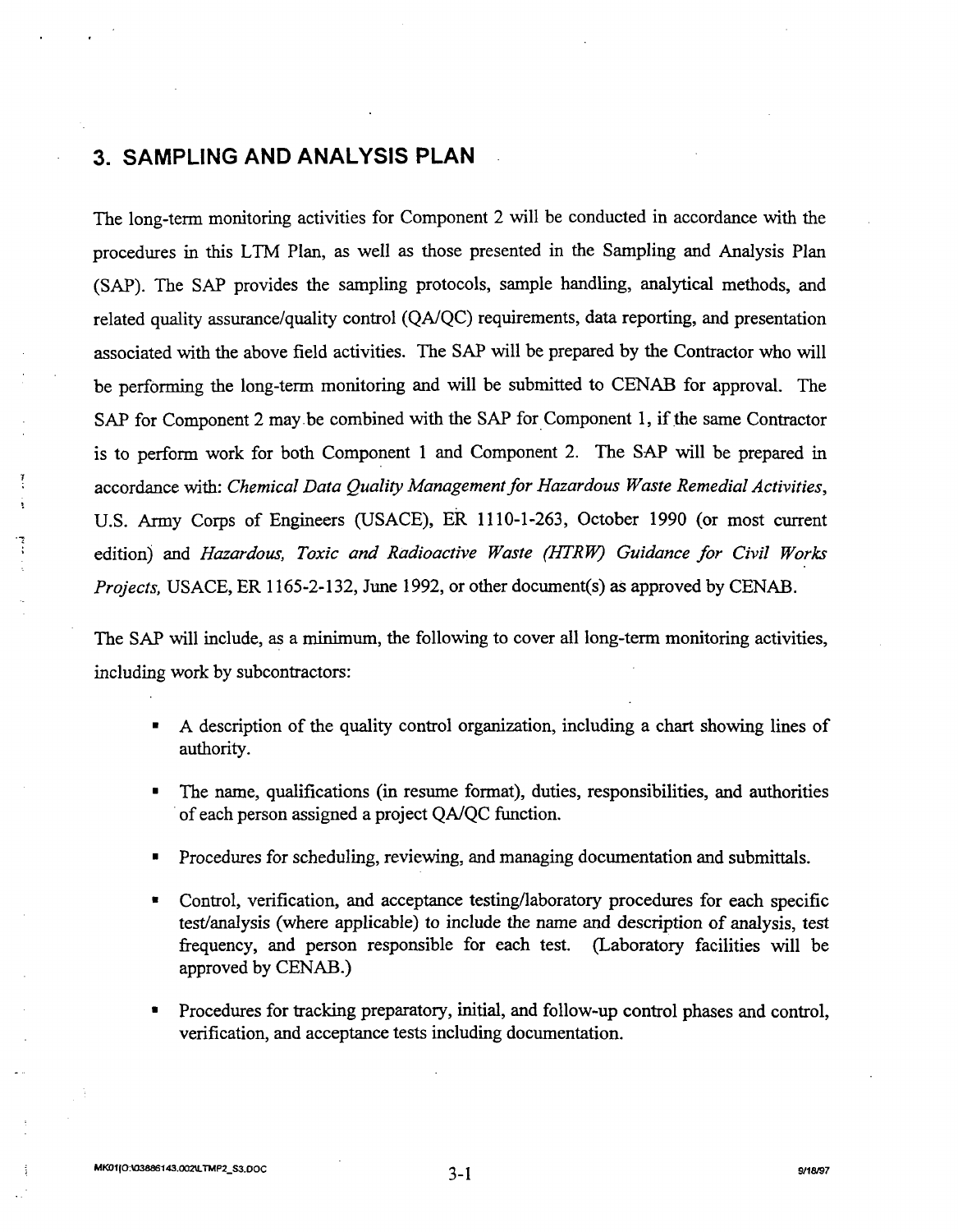- Procedures for tracking deficiencies from identification through acceptable corrective action. These procedures will establish verification that identified deficiencies have been corrected.
- Reporting procedures, including proposed reporting formats. .
- A description of work to be done.

As an alternative to preparing a SAP, if approved by CENAB, the following document may be used with appropriate modifications or addendum to reflect the new scope of work: *Preliminary Remedial Design Investigation Former Lake Ontario Ordnance Works, Lewiston and Porter, Niagara County, New York, Sampling and Analysis Plan,* prepared by WESTON for CENAB, October 1996.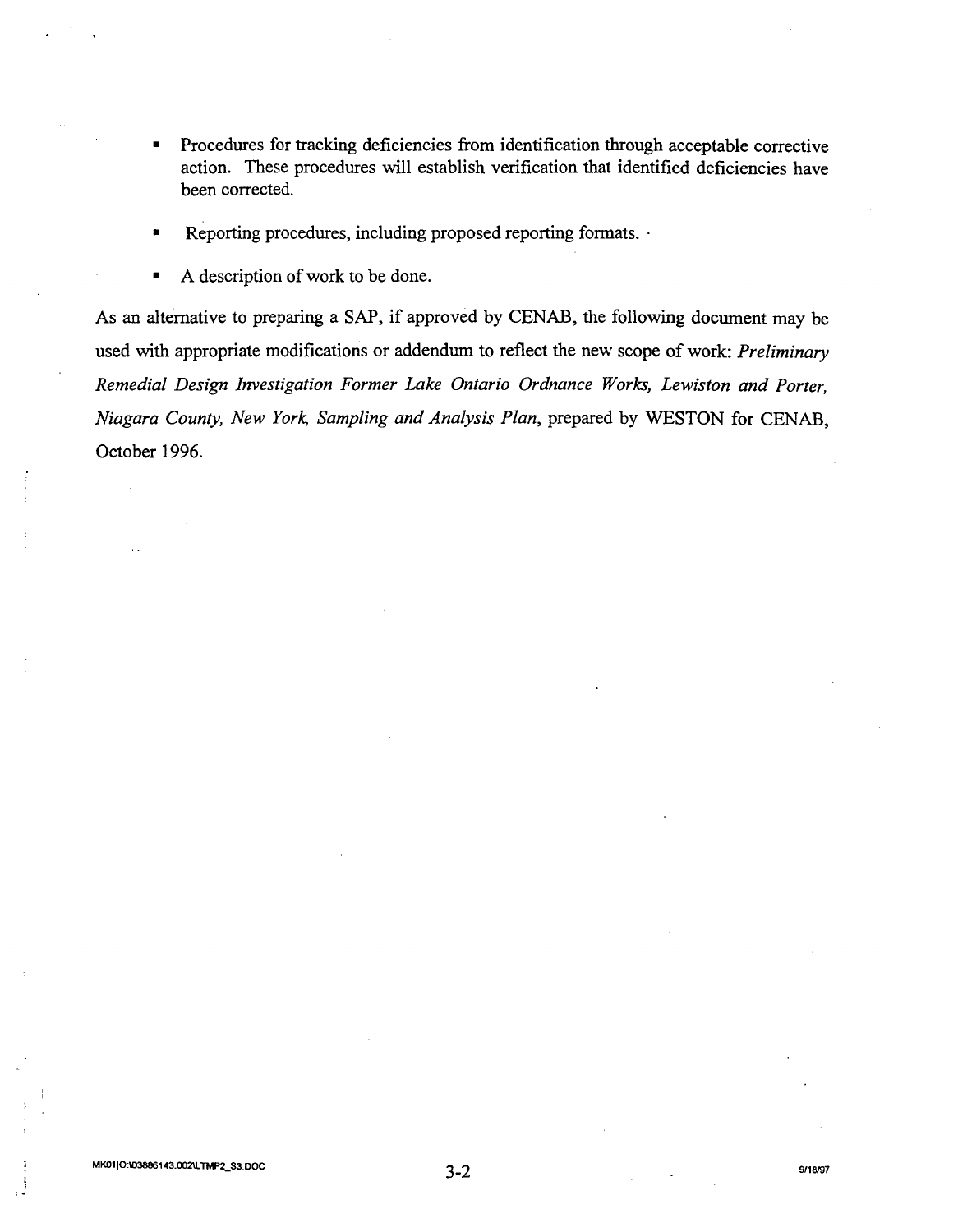## **4. SITE SAFETY AND HEALTH PLAN**

The long-term monitoring activities for Component 2 will be conducted in accordance with the procedures and protocols in the Site Safety and Health Plan (SSHP). The SSHP will be prepared by the Contractor who will be performing the long-term monitoring and will be submitted to CENAB for approval. The SSHP may be combined for Components 1 and 2 provided that the same Contractor is to perform work for both Component 1 and Component 2. The SSHP must comply with the following: *Safety and Occupational Health Document Requirements for Hazardous Toxic and Radioactive Waste (HTRW) Activities,* U.S. Army Corps of Engineers, Department of the Anny, ER 385-1-92, December 1991 (or most current edition), or other document(s) as approved by CENAB; and applicable federal, state, and local safety and occupational health laws and regulations (including, but not limited to, Occupational Safety and Health Administration [OSHA] Standards, 29 CFR 1910, especially Section .120, *Hazardous Waste Site Operations and Emergency Response* and 29 CFR 1926, especially Section .65, *Hazardous Waste Site Operations and Emergency Response).* 

The SSHP will cover on-site work to be performed by the Contractor and all subcontractors. The Contractor's Safety and Health Manager will be responsible for the development, implementation, and oversight of the SSHP. The SSHP will establish, in detail, the protocols necessary for the anticipation, recognition, evaluation, and control of hazards associated with each task performed as part of the long-term monitoring activities. The SSHP will address sitespecific safety and health requirements and procedures based on site-specific conditions. The level of detail provided in the SSHP will be tailored to the type of work, complexity of operations to be performed, and hazards anticipated.

As an alternative to preparing a SSHP, the following document may be used: *Preliminary Remedial Design Investigation Former Lake Ontario Ordnance Works, Lewiston and Porter, Niagara County, New York, Site Safety and Health Plan,* prepared by WESTON for CENAB, October 1996. If this existing SSHP is used, an addendum must be prepared to cover the project-

i

-.

<sup>i</sup>--'

 $\mathbf{I}$ -.1 |<br>|<br>| !<br>! i  $\cdot$ <sup>:</sup>

4-1 *9118197*